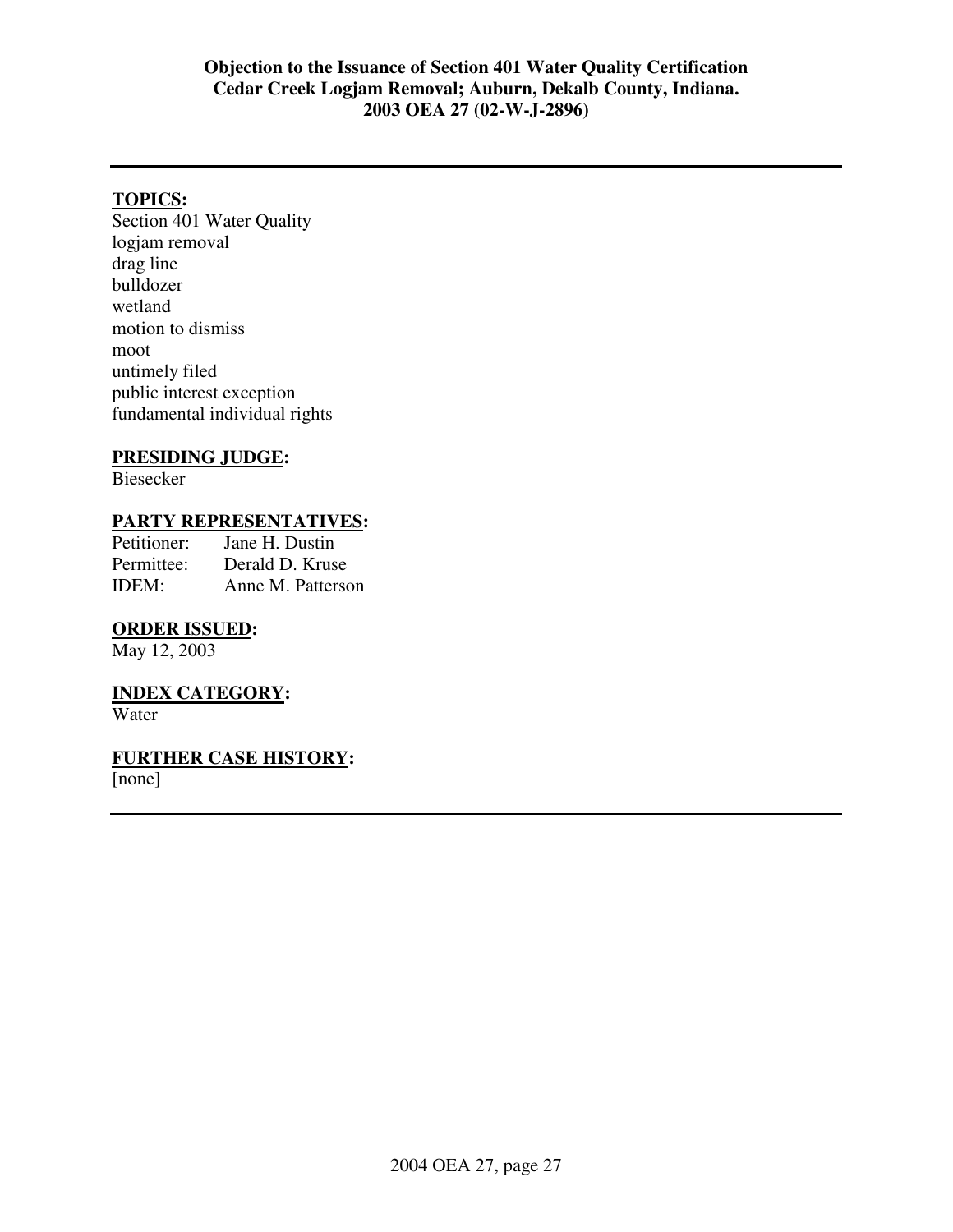# **Objection to the Issuance of Section 401 Water Quality Certification Cedar Creek Logjam Removal; Auburn, Dekalb County, Indiana. 2003 OEA 27 (02-W-J-2896)**

| <b>STATE OF INDIANA</b>                 |  | BEFORE THE INDIANA OFFICE OF |                            |
|-----------------------------------------|--|------------------------------|----------------------------|
|                                         |  |                              | ENVIRONMENTAL ADJUDICATION |
| <b>COUNTY OF MARION</b>                 |  |                              |                            |
| IN THE MATTER OF:                       |  |                              |                            |
|                                         |  |                              |                            |
| OBJECTION TO THE ISSUANCE OF            |  |                              | CAUSE NO. 02-W-J-2896      |
| <b>SECTION 401 WATER QUALITY</b>        |  |                              |                            |
| <b>CERTIFICATION CEDAR CREEK LOGJAM</b> |  |                              |                            |
| <b>REMOVAL</b>                          |  |                              |                            |
| AUBURN, DeKALB COUNTY, INDIANA.         |  |                              |                            |

# **FINDINGS OF FACT, CONCLUSIONS OF LAW AND FINAL ORDER OF DISMISSAL**

# **Statement of the Case**

This case is before the Indiana Office of Environmental Adjudication ("OEA") upon objection to the approval by the Indiana Department of Environmental Management (IDEM) of Section 401 Water Quality Certification Project Number 2001-401-17-JSM-A, concerning a logjam removal project in Cedar Creek (the Project) by DeKalb County (DeKalb).

On May 21, 2002, IDEM approved DeKalb's application requesting Section 401 Water Quality Certification for its plan to remove two logjams located near Auburn, Indiana, DeKaIb County.

On June 10, 2002, Jane Dustin (Petitioner) petitioned for review of the Project's certification, seeking an antidegradation demonstration before the commencement of the proposed work.

On July 25, 2002, DeKalb County<sup>1</sup>, by counsel, filed a Motion to Dismiss the Petition, on the grounds that the matter was moot and that that the Petition was untimely filed.

On April 8, 2003, DeKalb filed a legal memorandum in support of its motion to dismiss, along with supporting documentation and affidavits.

On April 24, 2003, Petitioner filed a Response to the DeKalb Motion to Dismiss, contending that the matter should not be dismissed on grounds of mootness because the case presents a matter of great public significance and should be treated as an exception to the general rule regarding mootness.

Having considered the testimony, evidence, motions and arguments made by the parties, the Acting Chief Environmental Law Judge makes the following Findings of Fact, Conclusions of Law and Order:

<sup>&</sup>lt;sup>1</sup> The motion was filed by the DeKalb County Surveyor, who we are treating as the representative of the county for purposes of this order.